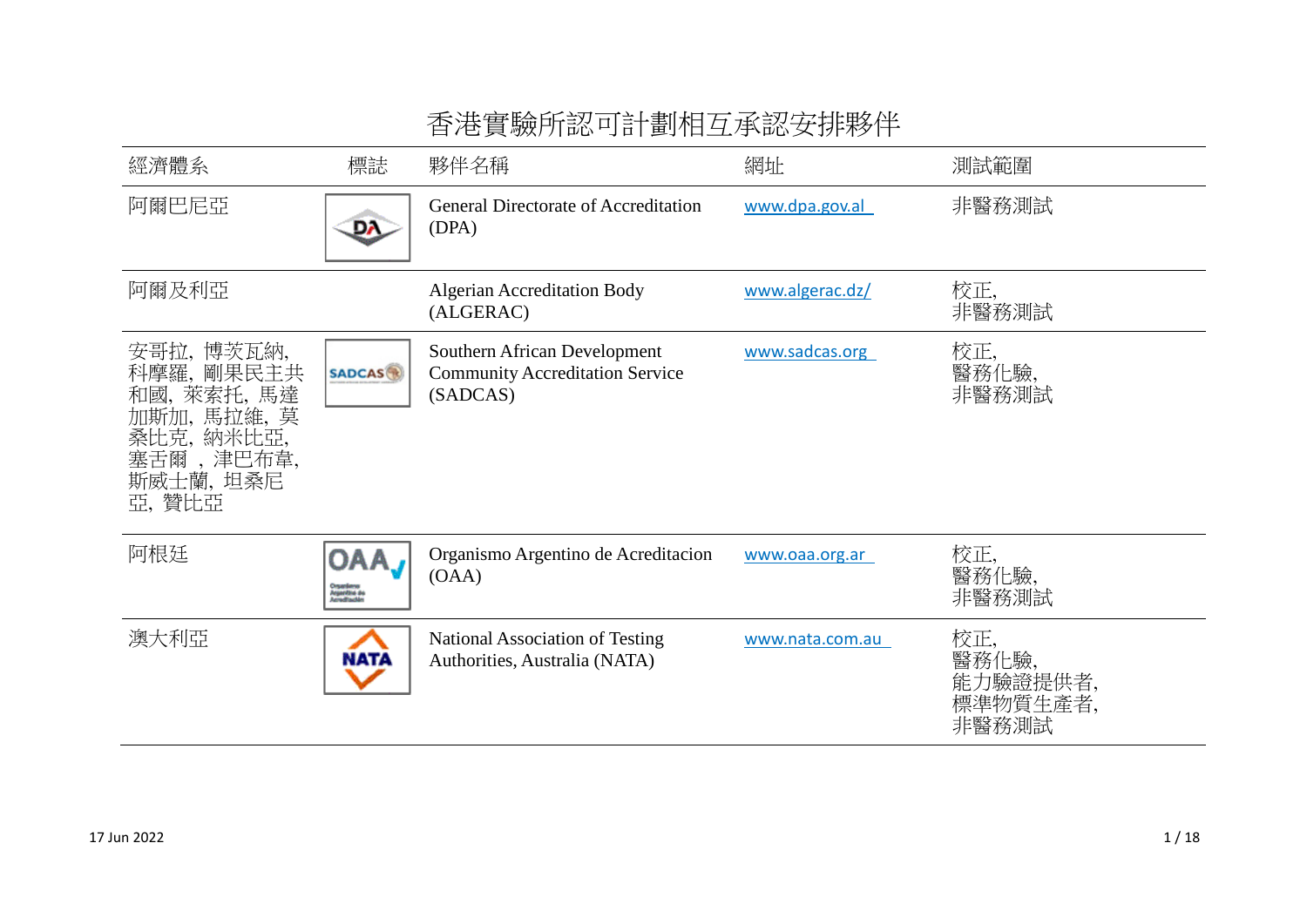| 經濟體系                                                       | 標誌                       | 夥伴名稱                                                       | 網址                                                | 測試範圍                                          |
|------------------------------------------------------------|--------------------------|------------------------------------------------------------|---------------------------------------------------|-----------------------------------------------|
| 奧地利                                                        |                          | Akkreditierung Austria (AA)                                | www.bmdw.gv.at/en/Ser<br>vices/Accreditation.html | 校正,<br>醫務化驗,<br>非醫務測試                         |
| 巴林 , 科威特, 阿<br>卡塔爾, 沙特阿<br>曼,<br>拉伯, 阿拉伯聯合酋<br>長國,也門       | GCC ACCREDITATION CENTER | GCC Accreditation Center (GAC)                             | www.gac.org.sa/en                                 | 校正,<br>醫務化驗,<br>非醫務測試                         |
| 孟加拉國                                                       |                          | <b>Bangladesh Accreditation Board (BAB)</b>                | www.bab.gov.bd/                                   | 校正,<br>醫務化驗,<br>非醫務測試                         |
| 白俄羅斯                                                       |                          | <b>Belarusian State Centre for</b><br>Accreditation (BSCA) | www.bsca.by                                       | 校正,<br>醫務化驗,<br>能力驗證提供者,<br>非醫務測試             |
| 比利時                                                        |                          | <b>Belgium Accreditation Structure</b><br>(BELAC)          | economie.fgov.be/belac                            | 校正,<br>醫務化驗,<br>能力驗證提供者,<br>標準物質生產者,<br>非醫務測試 |
| 貝寧, 科特迪瓦,<br>馬<br>里, 尼日爾, 幾內亞<br>比紹, 塞內加爾, 多<br>布基納法索<br>哥 |                          | Systéme Ouest Africain d'Accréditation<br>(SOAC WAAS)      | www.soacwaas.org                                  | 校正,<br>醫務化驗,<br>非醫務測試                         |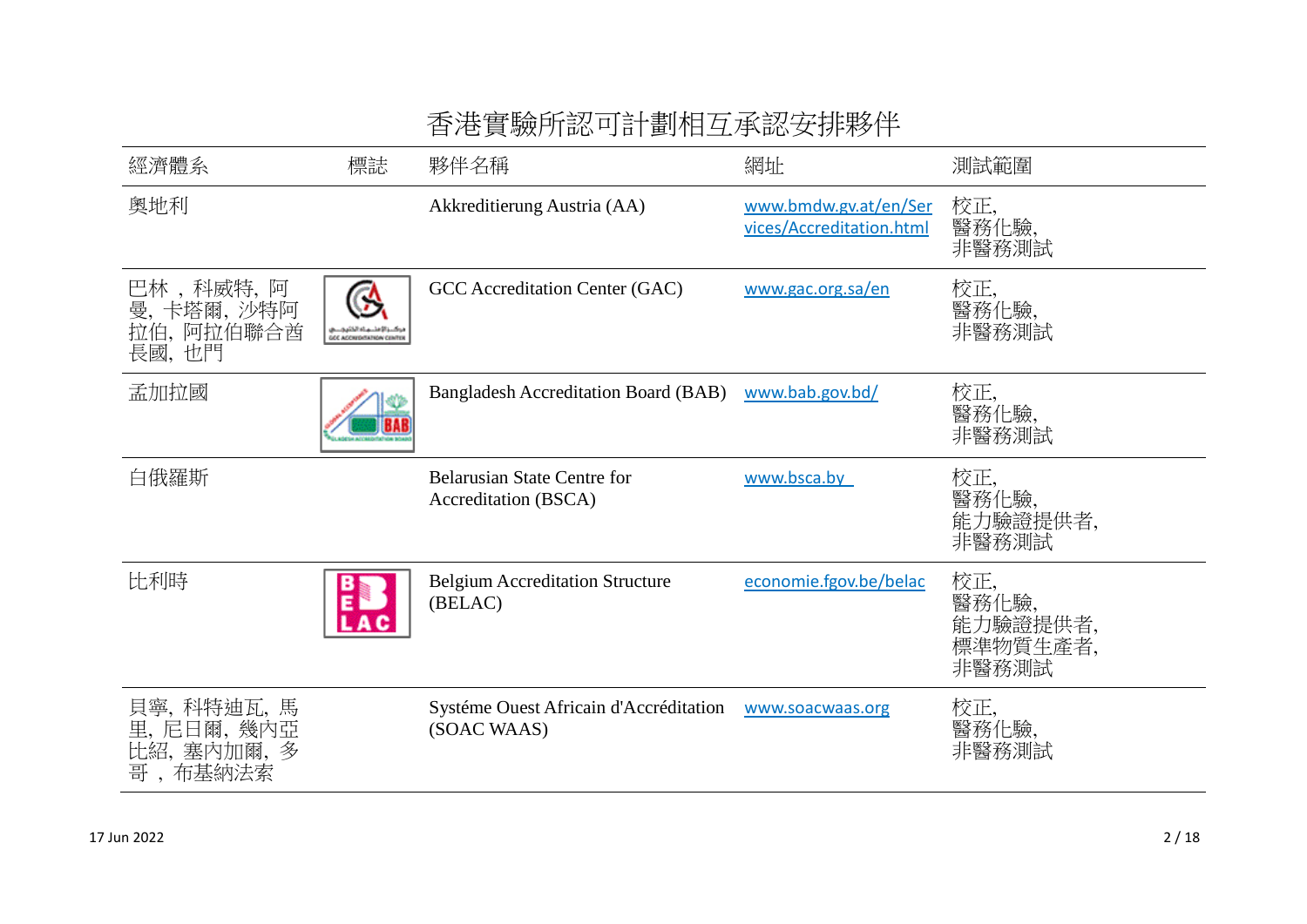| 經濟體系           | 標誌               | 夥伴名稱                                                                                          | 網址                                                | 測試範圍                                          |
|----------------|------------------|-----------------------------------------------------------------------------------------------|---------------------------------------------------|-----------------------------------------------|
| 波斯尼亞及黑塞哥<br>維那 |                  | Institute for Accreditation of Bosnia and www.bata.gov.ba<br>Herzegovina (BATA)               |                                                   | 校正,<br>醫務化驗,<br>非醫務測試                         |
| 巴西             |                  | Coordenacao Geral de Acreditacao,<br><b>General Coordination for Accreditation</b><br>(CGCRE) | www.gov.br/inmetro/pt-<br>br/assuntos/acreditacao | 校正,<br>醫務化驗,<br>能力驗證提供者,<br>標準物質生產者,<br>非醫務測試 |
| 保加利亞           |                  | <b>Executive Agency Bulgariana</b><br><b>Accreditation Service (EA-BAS)</b>                   | www.nab-bas.bg                                    | 校正,<br>醫務化驗,<br>非醫務測試                         |
| 加拿大            |                  | <b>Accreditation Canada Diagnostics (AC</b><br>Diagnostic)                                    | diagnostics.accreditation.<br>ca                  | 醫務化驗                                          |
| 加拿大            | <b>CALA</b>      | <b>Canadian Association for Laboratory</b><br>Accreditation Inc. (CALA)                       | www.cala.ca                                       | 非醫務測試                                         |
| 加拿大            | scc <b>S</b> con | Standards Council of Canada (SCC)                                                             | www.scc.ca                                        | 校正,<br>醫務化驗,<br>非醫務測試                         |
| 智利             |                  | Instituto Nacional de Normalización<br>(INN)                                                  | www.inn.cl                                        | 校正,<br>醫務化驗,<br>非醫務測試                         |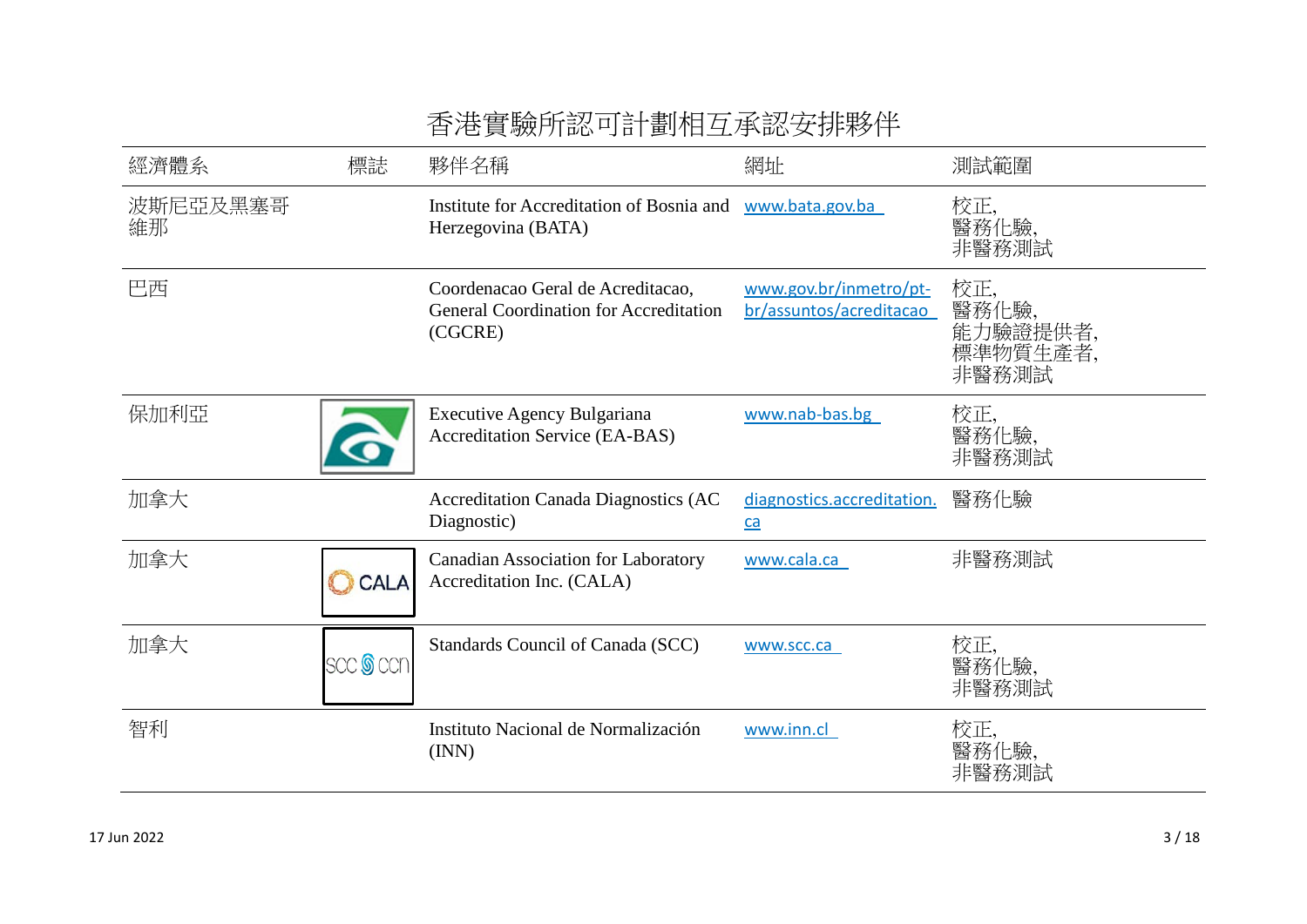| 經濟體系  | 標誌   | 夥伴名稱                                                                                         | 網址                              | 測試範圍                                          |
|-------|------|----------------------------------------------------------------------------------------------|---------------------------------|-----------------------------------------------|
| 中國    | CNAS | <b>China National Accreditation Service</b><br>for Conformity Assessment (CNAS)              | www.cnas.org.cn                 | 校正,<br>醫務化驗,<br>能力驗證提供者,<br>標準物質生產者,<br>非醫務測試 |
| 哥倫比亞  |      | Organismo Nacional de Acreditación de<br>Colombia (ONAC)                                     | www.onac.org.co                 | 校正,<br>醫務化驗,<br>能力驗證提供者,<br>非醫務測試             |
| 哥斯達黎加 |      | Ente Costarricense de Acreditación<br>(ECA)                                                  | www.eca.or.cr                   | 校正,<br>醫務化驗,<br>非醫務測試                         |
| 克羅地亞  |      | Croatian Accreditation Agency (HAA)                                                          | www.akreditacija.hr             | 校正,<br>醫務化驗,<br>非醫務測試                         |
| 古巴    |      | National Accreditation Body of<br>Republica de Cuba (ONARC)                                  | www.onarc.cubaindustria<br>$cu$ | 校正,<br>非醫務測試                                  |
| 塞浦路斯  |      | Cyprus Organisation for the Promotion<br>of Quality Cyprus Accreditation Body<br>(CYS-CYSAB) | www.cys.mcit.gov.cy             | 校正,<br>醫務化驗.<br>非醫務測試                         |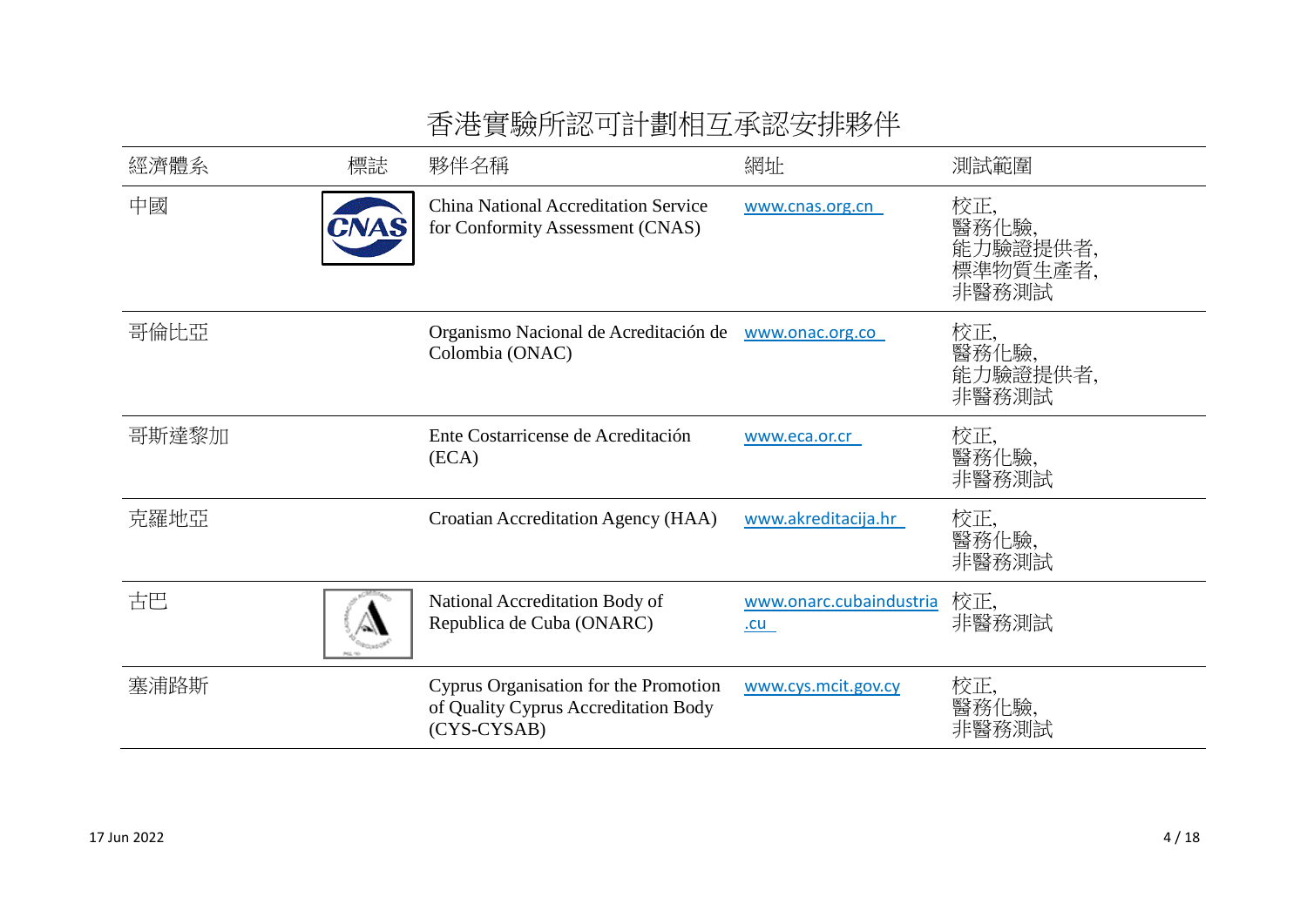|         |              | ▎▎▎▂▎ <sub>▛</sub> ᠽ▝▓▓░▏▏▏▏▛▕▎▝▏▛▕▏▕▀▖▏▎▄▏▂▙▞▗▏▝▛▙▏╱░▎▞▏▏▏▏▏▏                             |                         |                                               |
|---------|--------------|--------------------------------------------------------------------------------------------|-------------------------|-----------------------------------------------|
| 經濟體系    | 標誌           | 夥伴名稱                                                                                       | 網址                      | 測試範圍                                          |
| 捷克共和國   | D            | Czech Accreditation Institute (CAI)                                                        | www.cai.cz              | 校正,<br>醫務化驗,<br>能力驗證提供者,<br>標準物質生產者,<br>非醫務測試 |
| 丹麥      | <b>DANAK</b> | Danish Accreditation Fund (DANAK)                                                          | www.danak.org           | 校正,<br>醫務化驗,<br>能力驗證提供者,<br>標準物質生產者,<br>非醫務測試 |
| 多米尼加共和國 |              | Organismo Dominicano de Acreditación www.odac.gob.do/<br>(ODAC)                            |                         | 校正,<br>非醫務測試                                  |
| 厄瓜多爾    |              | <b>Ecuadorian Accreditation Service</b><br>(Servicio de Acreditación Ecuatoriano)<br>(SAE) | www.acreditacion.gob.ec | 校正,<br>非醫務測試                                  |
| 埃及      |              | <b>Egyptian Accreditation Council</b><br>(EGAC)                                            | www.egac.gov.eg         | 校正,<br>醫務化驗,<br>能力驗證提供者,<br>非醫務測試             |
| 薩爾瓦多    |              | Organismo Salvadoreño de Acreditación www.osa.gob.sv<br>OSA)                               |                         | 校正,<br>非醫務測試                                  |
| 埃塞俄比亞   |              | Ethiopia Accreditation Service (EAS)                                                       | https://eas-eth.org/    | 醫務化驗,<br>非醫務測試                                |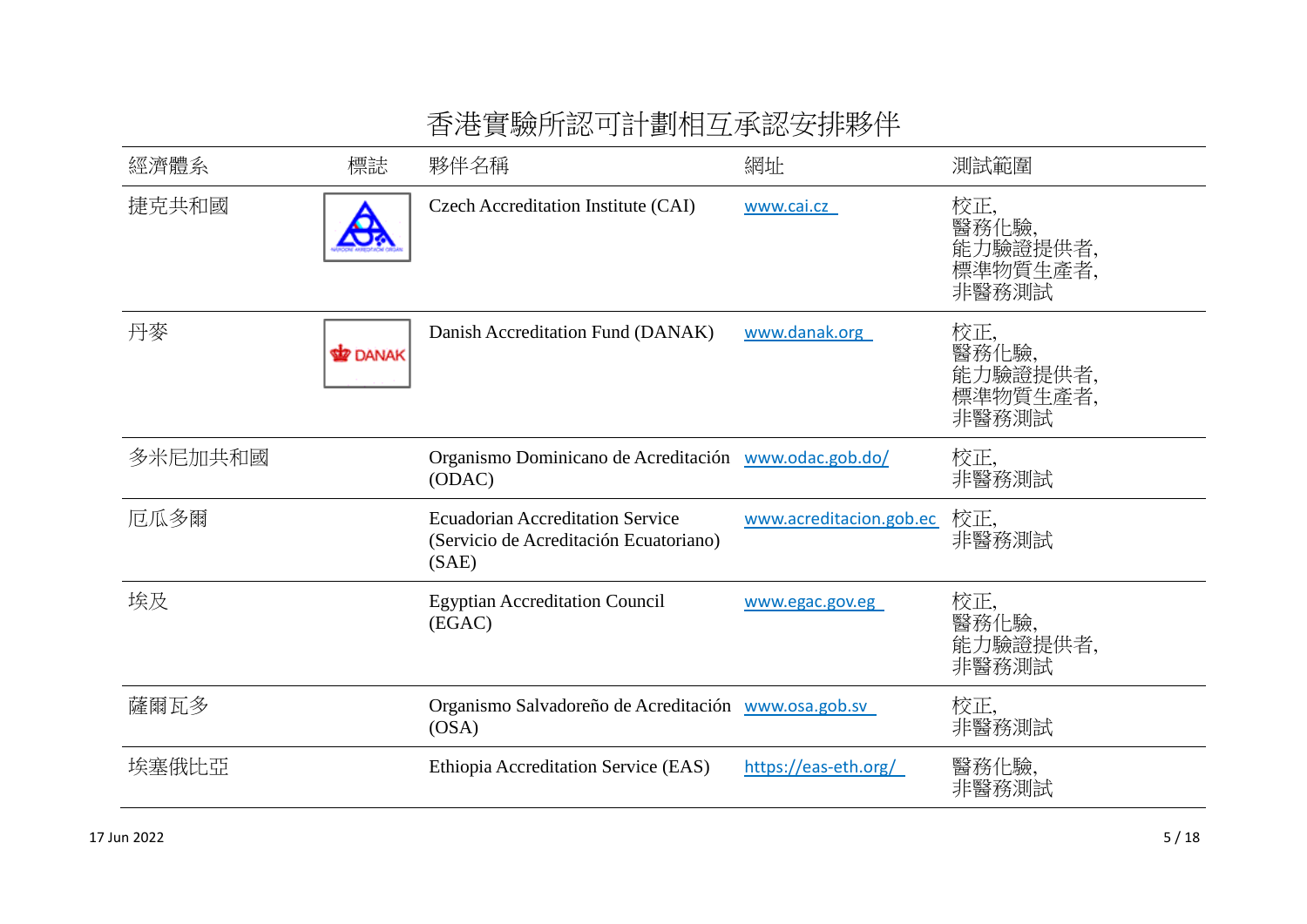|      |                                   | ▎▎▎▂▎ <i>▞</i> ▚▝▓▓▓▖▏▏▎▐▘▙▘▏▏▗▏▙▏▏▗▀▖▏▎▎▃▂▁▞▗▏▝▛▙▚▔▂▀▖▎▏▏▏▏▏▏▏▏                       |                        |                                               |
|------|-----------------------------------|----------------------------------------------------------------------------------------|------------------------|-----------------------------------------------|
| 經濟體系 | 標誌                                | 夥伴名稱                                                                                   | 網址                     | 測試範圍                                          |
| 芬蘭   | FĪNAS                             | Finnish Accreditation Service (FINAS)                                                  | www.finas.fi           | 校正,<br>醫務化驗,<br>能力驗證提供者,<br>非醫務測試             |
| 法國   | cofrac                            | Comite Francais d'Accreditation<br>(COFRAC)                                            | www.cofrac.fr/en/home/ | 校正,<br>醫務化驗,<br>能力驗證提供者,<br>標準物質生產者,<br>非醫務測試 |
| 格魯吉亞 |                                   | Georgian Accreditation Center - The<br>Unified National Body of Accreditation<br>(GAC) | http://www.gac.gov.ge/ | 校正,<br>醫務化驗,<br>非醫務測試                         |
| 德國   | <b>DAkkS</b><br>Alkreddetetutgsda | Deutsche Akkreditierungsstelle GmbH<br>(DAkkS)                                         | www.dakks.de/en        | 校正,<br>醫務化驗,<br>能力驗證提供者,<br>標準物質生產者,<br>非醫務測試 |
| 希臘   |                                   | Hellenic Accreditation System (ESYD)                                                   | www.esyd.gr            | 校正,<br>醫務化驗,<br>能力驗證提供者,<br>非醫務測試             |
| 危地馬拉 |                                   | Oficina Guatemalteca de Acreditación<br>(OGA)                                          | www.oga.org.gt         | 校正,<br>醫務化驗,<br>非醫務測試                         |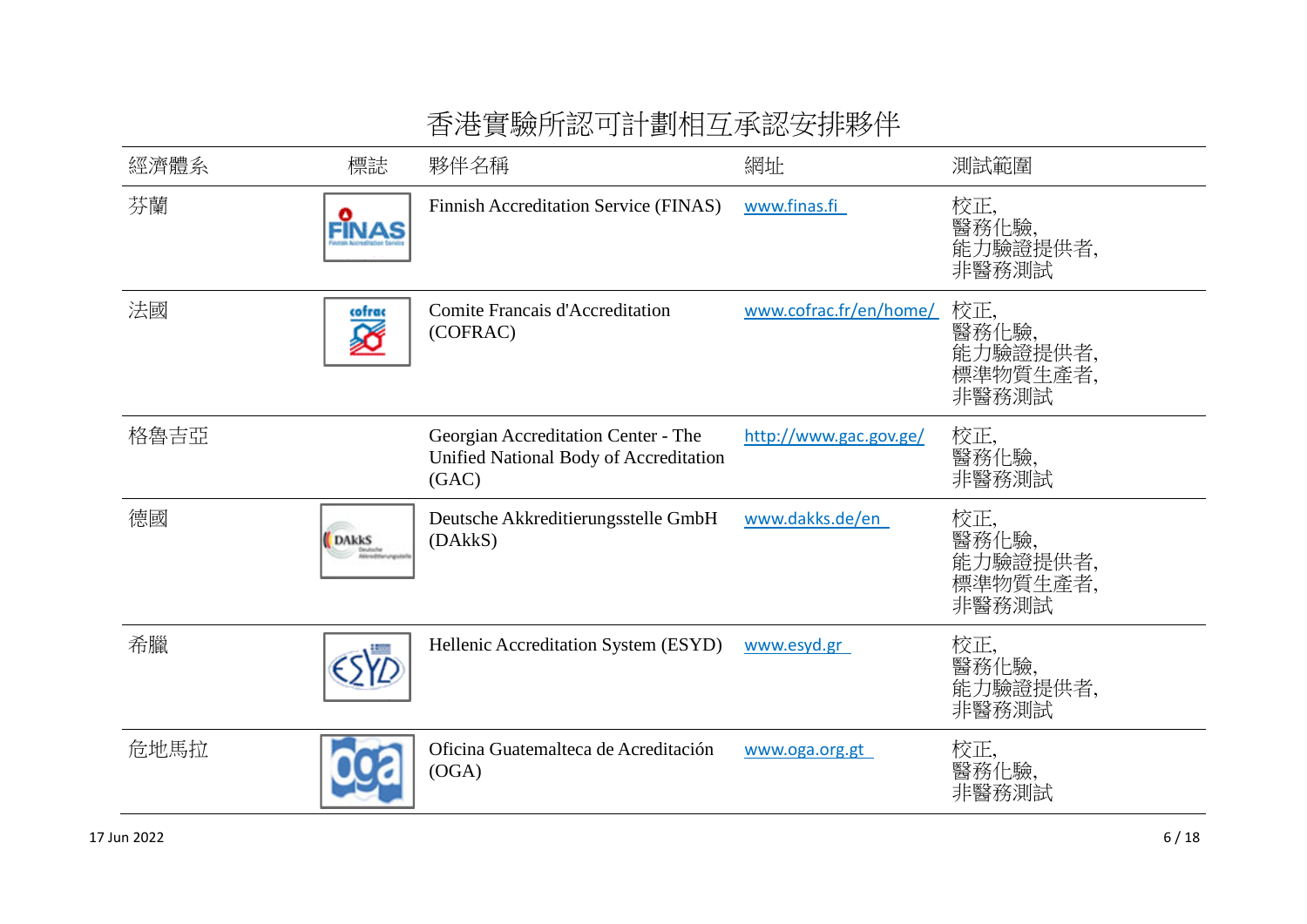| 經濟體系  | 標誌                                          | 夥伴名稱                                                                                      | 網址                 | 測試範圍                                          |
|-------|---------------------------------------------|-------------------------------------------------------------------------------------------|--------------------|-----------------------------------------------|
| 匈牙利   |                                             | <b>National Accreditation Authority</b><br>(NAH)                                          | www.nah.gov.hu/    | 校正,<br>醫務化驗,<br>能力驗證提供者,<br>非醫務測試             |
| 印度    | 档                                           | National Accreditation Board for<br><b>Testing and Calibration Laboratories</b><br>(NABL) | www.nabl-india.org | 校正,<br>醫務化驗,<br>能力驗證提供者,<br>標準物質生產者,<br>非醫務測試 |
| 印度尼西亞 |                                             | National Accreditation Body of<br>Indonesia (Komite Akreditasi Nasional)<br>(KAN)         | www.kan.or.id      | 校正,<br>醫務化驗,<br>能力驗證提供者,<br>非醫務測試             |
| 愛爾蘭   |                                             | <b>Irish National Accreditation Board</b><br>(INAB)                                       | www.inab.ie        | 校正,<br>醫務化驗,<br>標準物質生產者,<br>非醫務測試             |
| 以色列   | maana <i>siighi</i><br><b>METAWA PIACES</b> | <b>Israel Laboratory Accreditation</b><br>Authority (ISRAC)                               | www.israc.gov.il   | 校正,<br>醫務化驗,<br>非醫務測試                         |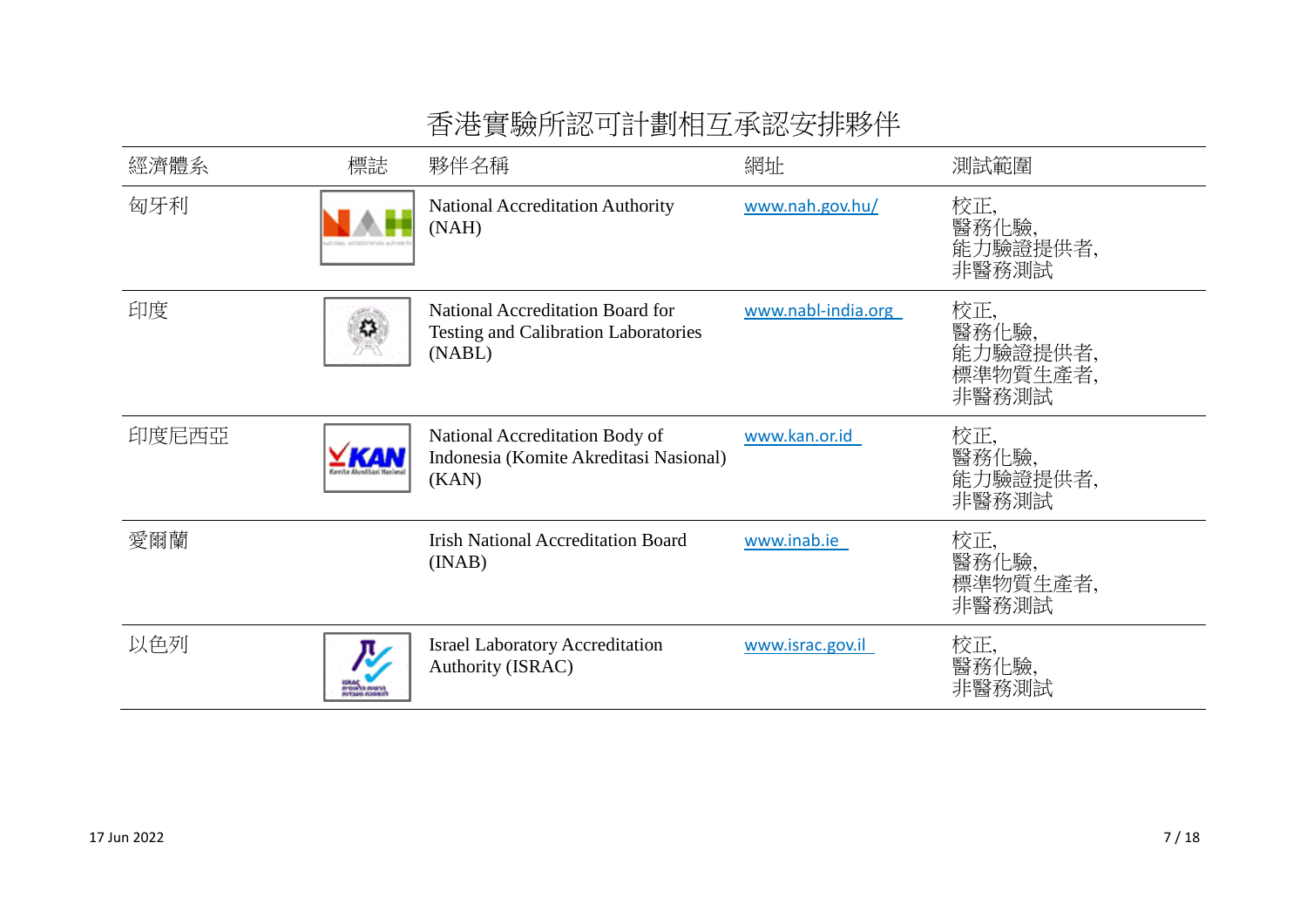| 經濟體系 | 標誌                           | 夥伴名稱                                                                            | 網址                             | 測試範圍                                          |
|------|------------------------------|---------------------------------------------------------------------------------|--------------------------------|-----------------------------------------------|
| 意大利  | <b>ACCREDIA</b>              | L'Ente Italiano di Accreditamento<br>(ACCREDIA)                                 | www.accredia.it                | 校正,<br>醫務化驗,<br>能力驗證提供者,<br>標準物質生產者,<br>非醫務測試 |
| 牙買加  |                              | Jamaica National Agency for<br>Accreditation (JANAAC)                           | www.janaac.gov.jm              | 醫務化驗,<br>非醫務測試                                |
| 日本   |                              | <b>International Accreditation Japan</b><br>(IAJapan)                           | www.nite.go.jp/en/iajapa<br>n/ | 校正,<br>標準物質生產者,<br>非醫務測試                      |
| 日本   | $\boldsymbol{\mathcal{A}}$ . | Japan Accreditation Board (JAB)                                                 | www.jab.or.jp                  | 校正,<br>醫務化驗,<br>能力驗證提供者,<br>標準物質生產者,<br>非醫務測試 |
| 日本   | <b>VIVC</b>                  | <b>Voluntary EMC Laboratory</b><br>Accreditation Centre Inc (VLAC)              | www.vlac.co.jp                 | 非醫務測試                                         |
| 約旦   |                              | Jordan Accreditation & Standardization<br>Systems - Accreditation Unit (JAS-AU) | au.gov.io/                     | 校正,<br>醫務化驗,<br>非醫務測試                         |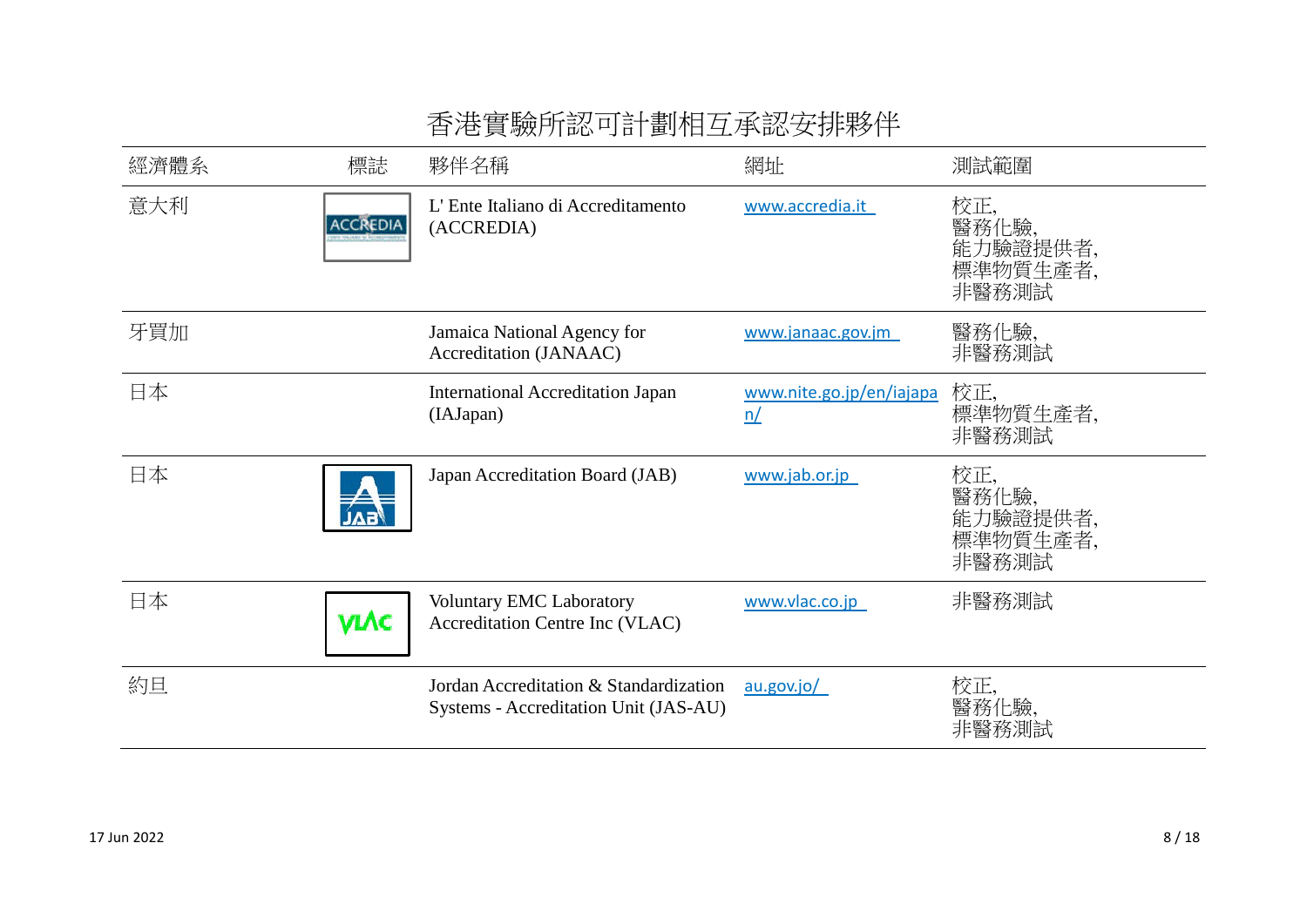| 經濟體系   | 標誌                                                 | 夥伴名稱                                                                                   | 網址                              | 測試範圍                  |
|--------|----------------------------------------------------|----------------------------------------------------------------------------------------|---------------------------------|-----------------------|
| 哈薩克斯坦  |                                                    | National Centre of Accreditation (NCA)                                                 | www.nca.kz                      | 校正,<br>醫務化驗,<br>非醫務測試 |
| 肯尼亞    |                                                    | Kenya Accreditation Services (KENAS)                                                   | kenas.go.ke/                    | 校正,<br>醫務化驗,<br>非醫務測試 |
| 南韓     |                                                    | Korea Laboratory Accreditation Scheme www.knab.go.kr/kolas/<br>(KOLAS)                 |                                 | 校正,<br>醫務化驗,<br>非醫務測試 |
| 吉爾吉斯斯坦 |                                                    | The Kyrgyz Center of Accreditation<br>(KCA)                                            | http://kca.gov.kg/              | 校正,<br>非醫務測試          |
| 拉脫維亞   |                                                    | Latvian National Accreditation Bureau<br>(LATAK)                                       | https://www.latak.gov.lv/<br> v | 校正,<br>醫務化驗,<br>非醫務測試 |
| 立陶宛    |                                                    | <b>Lithuanian National Accreditation</b><br>Bureau (LA)                                | www.nab.lt                      | 校正,<br>醫務化驗,<br>非醫務測試 |
| 盧森堡    | ojas<br>FICE LUXEMBOURGEOIS<br>LCCREDITATION ET DE | Office Luxembourgeois d'Accreditation www.ilnas.public.lu<br>et de Surveillance (OLAS) |                                 | 校正,<br>醫務化驗,<br>非醫務測試 |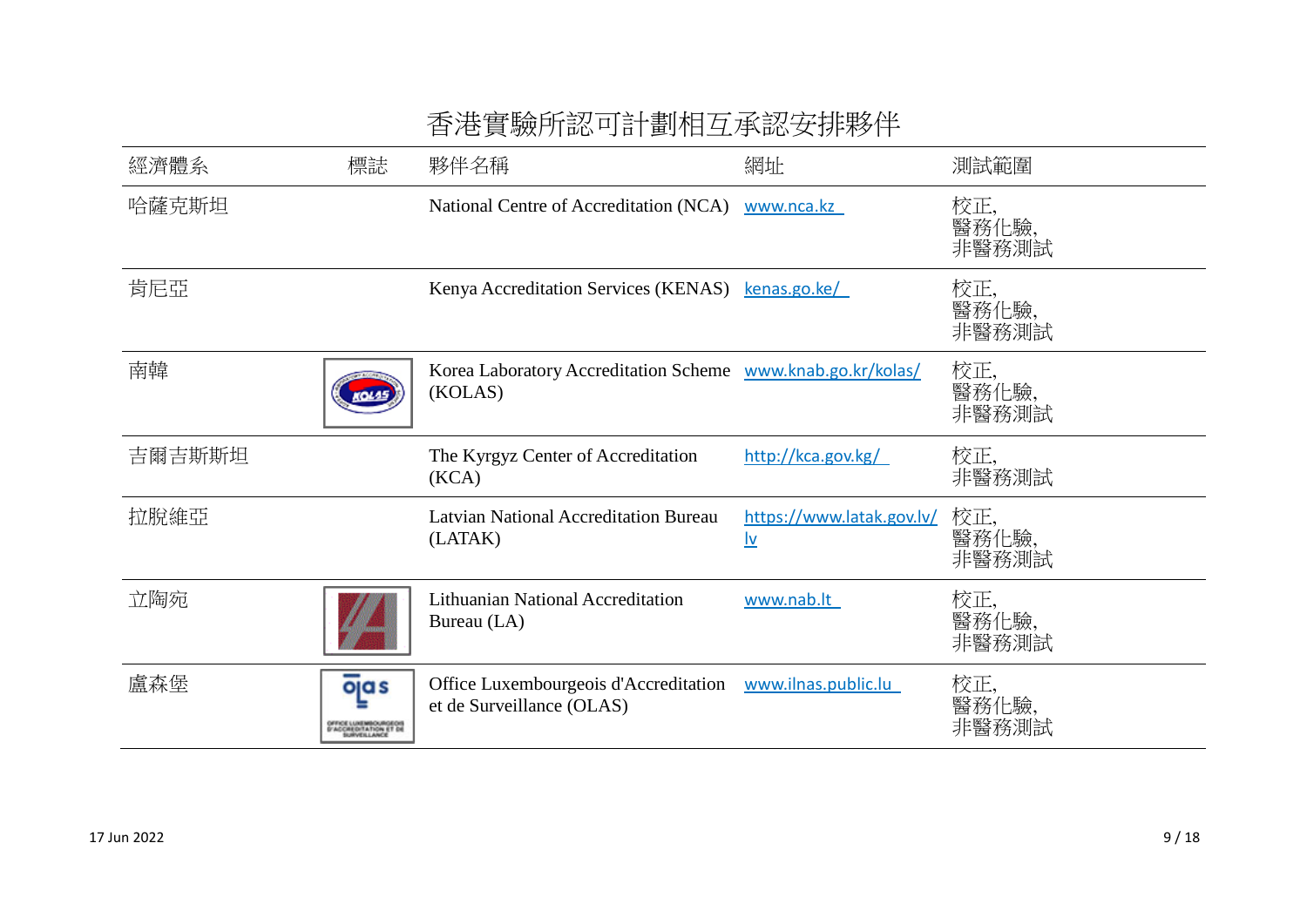| 經濟體系 | 標誌                   | 夥伴名稱                                                                                   | 網址                           | 測試範圍                                          |
|------|----------------------|----------------------------------------------------------------------------------------|------------------------------|-----------------------------------------------|
| 馬來西亞 | <b>STANDARDS</b>     | Department of Standards Malaysia<br>(Standards Malaysia)                               | http://www.jsm.gov.my        | 校正,<br>醫務化驗,<br>能力驗證提供者,<br>非醫務測試             |
| 毛里求斯 |                      | <b>Mauritius Accreditation Service</b><br>(MAURITAS)                                   | http://www.mauritas.org      | 校正,<br>非醫務測試                                  |
| 墨西哥  | de acreditación a.c. | entidad Mexicana de acreditación a.c.<br>(ema)                                         | www.ema.org.mx               | 校正,<br>醫務化驗,<br>能力驗證提供者,<br>標準物質生產者,<br>非醫務測試 |
| 摩爾多瓦 |                      | National Accreditation Centre of the<br>Republic of Moldova (MOLDAC)                   | www.acreditare.md/?l=e<br>n. | 校正,<br>醫務化驗,<br>非醫務測試                         |
| 蒙古   |                      | Mongolian National Authority for<br>Accreditation (MNAS)                               | www.mnas.gov.mn/             | 校正,<br>非醫務測試                                  |
| 尼泊爾  |                      | Accreditation Education Research &<br>Scientific Services Centre Pvt. Ltd.<br>(AERSSC) | http://aerssc.com.np         | 醫務化驗,<br>非醫務測試                                |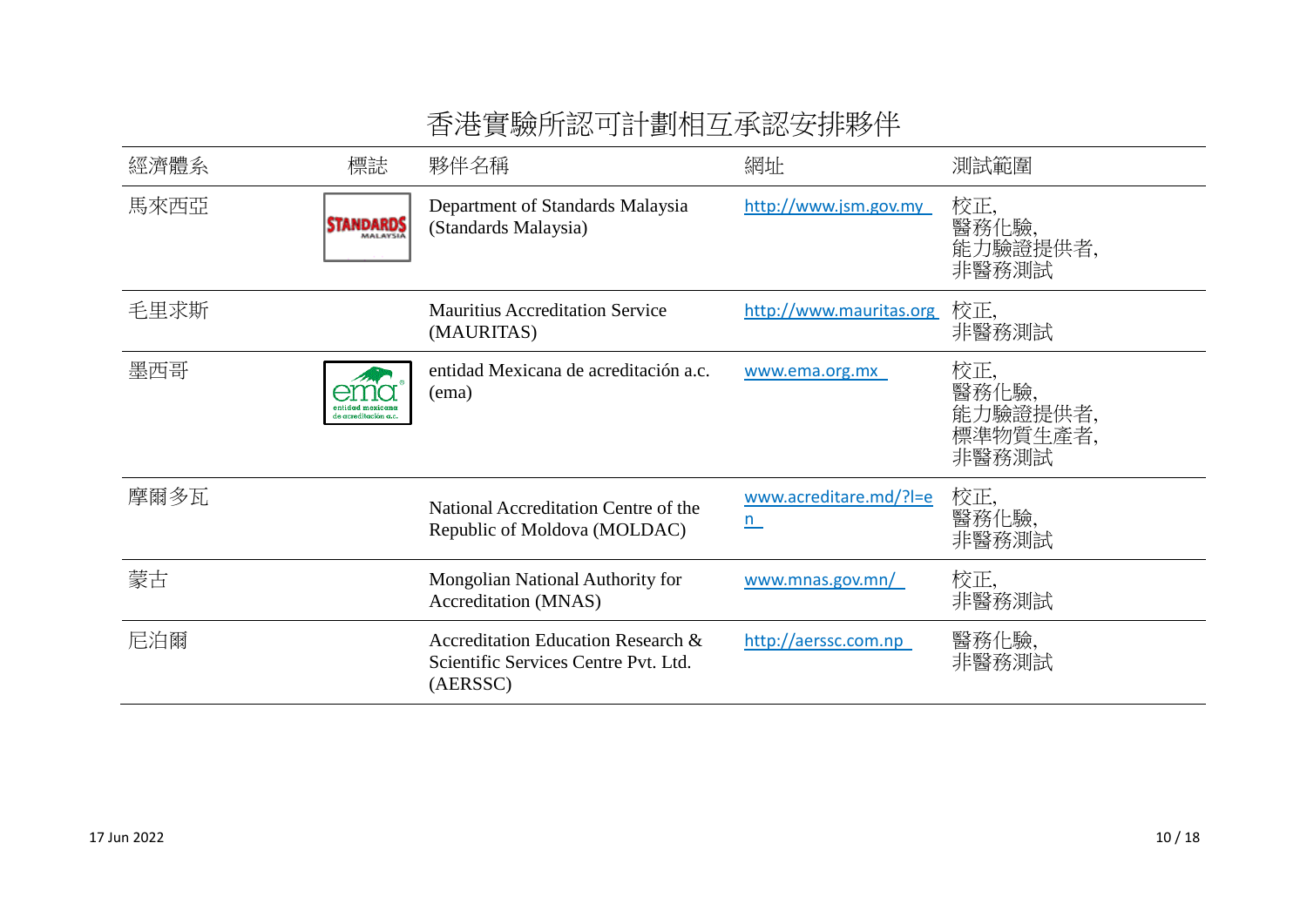| 經濟體系 | 標誌                                                | 夥伴名稱                                                     | 網址                 | 測試範圍                                          |
|------|---------------------------------------------------|----------------------------------------------------------|--------------------|-----------------------------------------------|
| 荷蘭   |                                                   | Dutch Accreditation Council (RvA)                        | www.rva.nl         | 校正,<br>醫務化驗,<br>能力驗證提供者,<br>標準物質生產者,<br>非醫務測試 |
| 新西蘭  | The NZ mark of competence<br>ohu Matatau Aotearoa | <b>International Accreditation New</b><br>Zealand (IANZ) | www.ianz.govt.nz   | 校正,<br>醫務化驗,<br>能力驗證提供者,<br>標準物質生產者,<br>非醫務測試 |
| 尼加拉瓜 |                                                   | National Accreditation Office (ONA)                      | www.mific.gob.ni   | 校正,<br>非醫務測試                                  |
| 挪威   | ண்<br>⋒<br><b>MATHER PERK</b>                     | Norwegian Accreditation (Norsk<br>Akkreditering) (NA)    | www.akkreditert.no | 校正,<br>醫務化驗,<br>能力驗證提供者,<br>非醫務測試             |
| 巴基斯坦 |                                                   | Pakistan National Accreditation Council<br>(PNAC)        | www.pnac.gov.pk    | 校正,<br>非醫務測試                                  |
| 巴拉圭  |                                                   | Organismo Nacional de Acreditación<br>(ONA)              | www.conacyt.gov.py | 非醫務測試                                         |
| 秘魯   |                                                   | National Institute of Quality (INACAL-<br>DA)            | www.gob.pe/inacal/ | 校正,<br>非醫務測試                                  |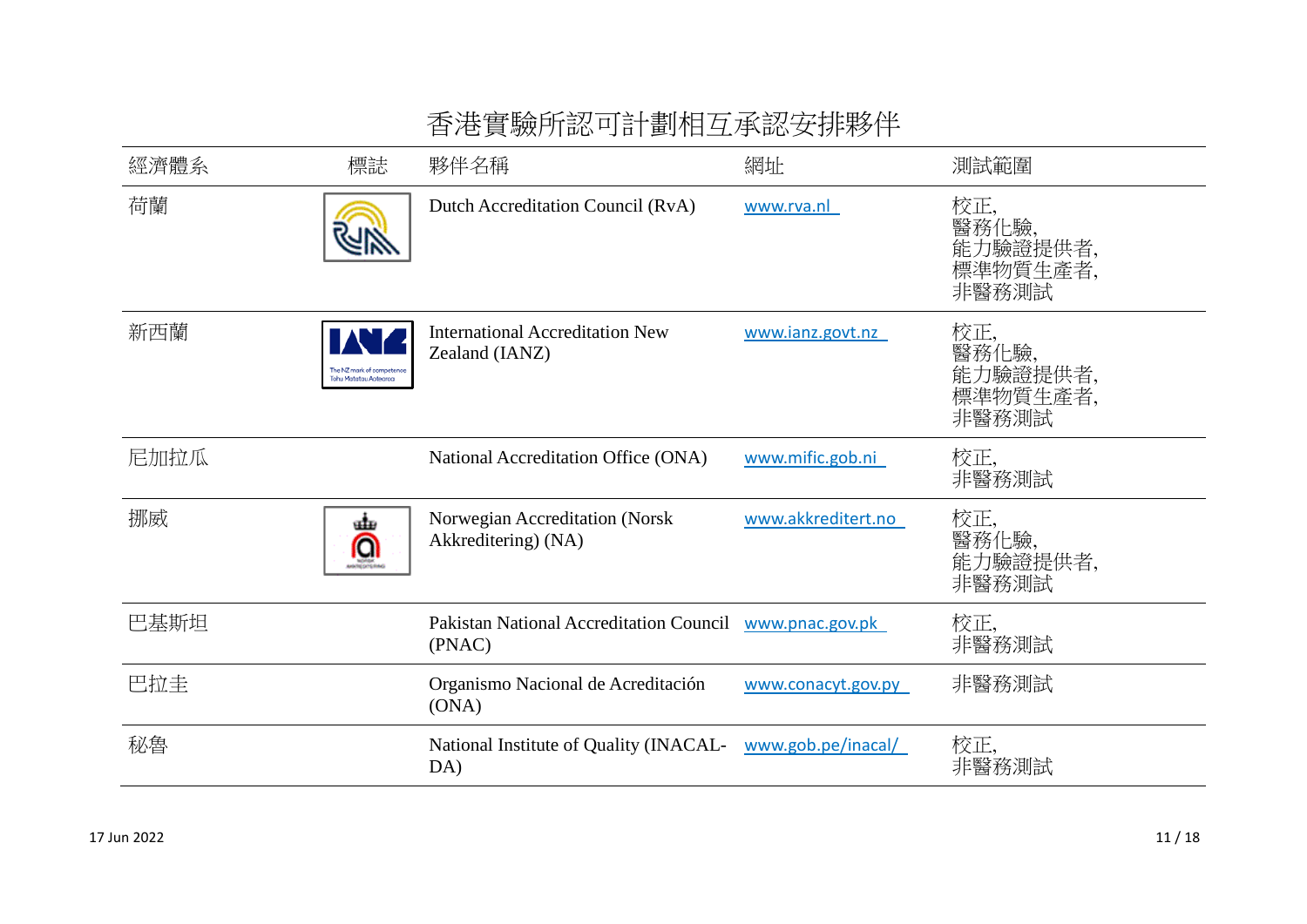|         |                                | □ /已 只 《从/ /   ሥい ˙ JU │ 巴汀   凵 │ │ │ ∵ │ │ \ │ / │ 八 │ / │ / │ │         |                                 |                                               |
|---------|--------------------------------|---------------------------------------------------------------------------|---------------------------------|-----------------------------------------------|
| 經濟體系    | 標誌                             | 夥伴名稱                                                                      | 網址                              | 測試範圍                                          |
| 菲律賓     |                                | Philippine Accreditation Bureau (PAB)                                     | https://www.dti.gov.ph/p<br>ab/ | 校正,<br>醫務化驗,<br>非醫務測試                         |
| 波蘭      | PCA                            | Polish Centre for Accreditation (PCA)                                     | www.pca.gov.pl/                 | 校正,<br>醫務化驗,<br>能力驗證提供者,<br>標準物質生產者,<br>非醫務測試 |
| 葡萄牙     | acreditacão                    | Instituto Português de Acreditação<br>(IPAC)                              | www.ipac.pt                     | 校正,<br>醫務化驗,<br>非醫務測試                         |
| 北馬其頓共和國 | Nŧ                             | Institute for Accreditation of the<br>Republic of North Macedonia (IARNM) | jarm.gov.mk/                    | 校正,<br>醫務化驗,<br>非醫務測試                         |
| 羅馬尼亞    | <b>ROMANIA</b><br><b>RENAR</b> | Romanian Accreditation Association<br>(RENAR)                             | www.renar.ro                    | 校正,<br>醫務化驗,<br>能力驗證提供者,<br>非醫務測試             |
| 俄羅斯聯邦   |                                | <b>Association of Analytical Centers</b><br>"Analitica" (AAC 'Analitica') | www.aac-analitica.ru            | 能力驗證提供者,<br>標準物質生產者,<br>非醫務測試                 |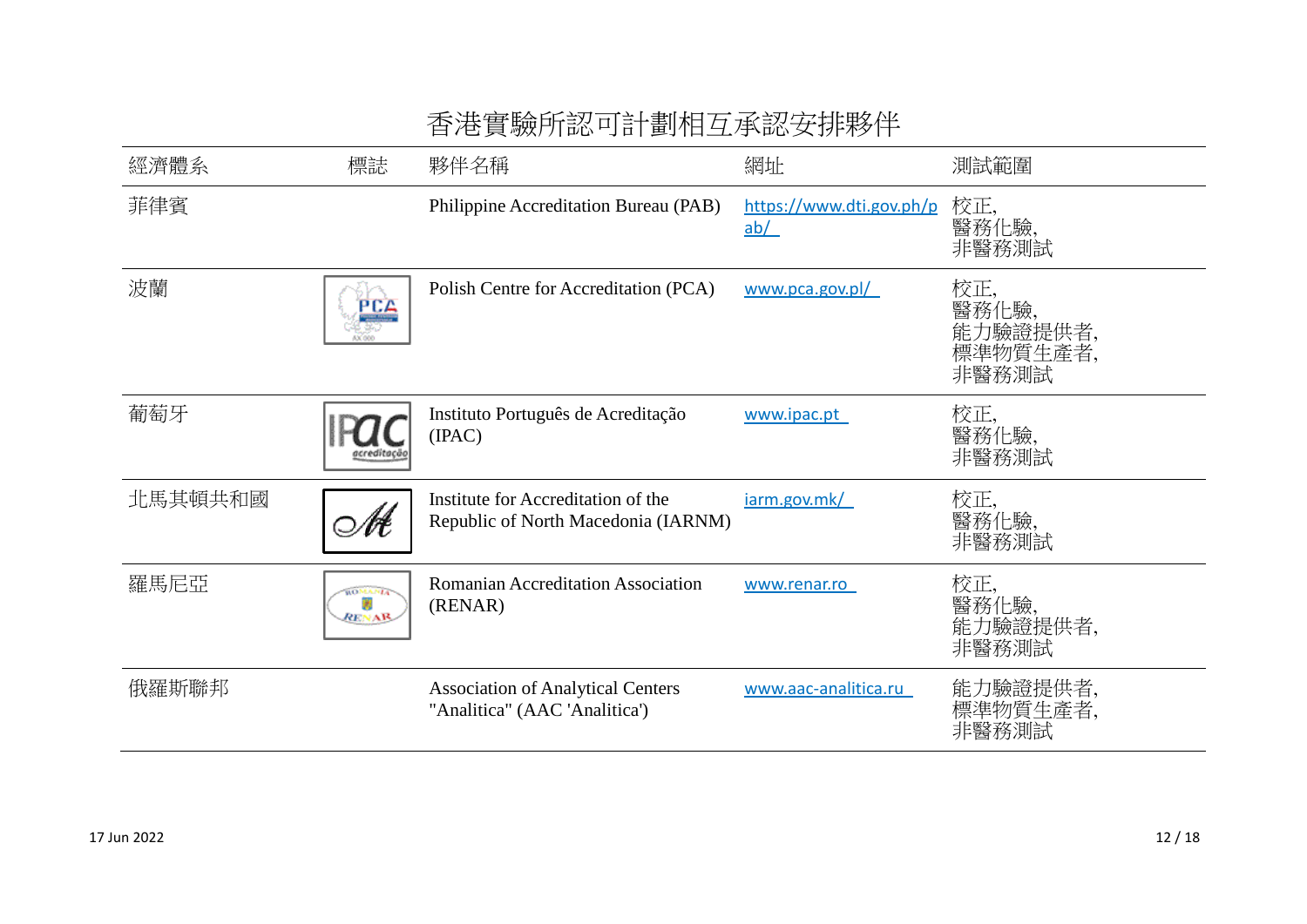| 經濟體系  | 標誌                                    | 夥伴名稱                                                           | 網址                               | 測試範圍                              |
|-------|---------------------------------------|----------------------------------------------------------------|----------------------------------|-----------------------------------|
| 俄羅斯聯邦 |                                       | <b>Federal Service for Accreditation</b><br>(RusAccreditation) | http://en.fsa.gov.ru/            | 校正,<br>能力驗證提供者,<br>非醫務測試          |
| 沙特阿拉伯 |                                       | Saudi Accreditation Center (SAAC)                              | www.saac.gov.sa                  | 校正,<br>非醫務測試                      |
| 塞爾維亞  |                                       | Accreditation Body of Serbia (ATS)                             | www.ats.rs                       | 校正,<br>醫務化驗,<br>非醫務測試             |
| 新加坡   | Singapore<br>Accreditation<br>Council | Singapore Accreditation Council (SAC)                          | www.sac-<br>accreditation.gov.sg | 校正,<br>醫務化驗,<br>能力驗證提供者,<br>非醫務測試 |
| 斯洛伐克  | <b>USNAS</b>                          | <b>Slovak National Accreditation Service</b><br>(SNAS)         | www.snas.sk/sk                   | 校正,<br>醫務化驗,<br>能力驗證提供者,<br>非醫務測試 |
| 斯洛文尼亞 | <b>SLOVENSKA<br/>AKREDITACIJA</b>     | Slovenian Accreditation (SA)                                   | www.slo-akreditacija.si/         | 校正,<br>醫務化驗,<br>非醫務測試             |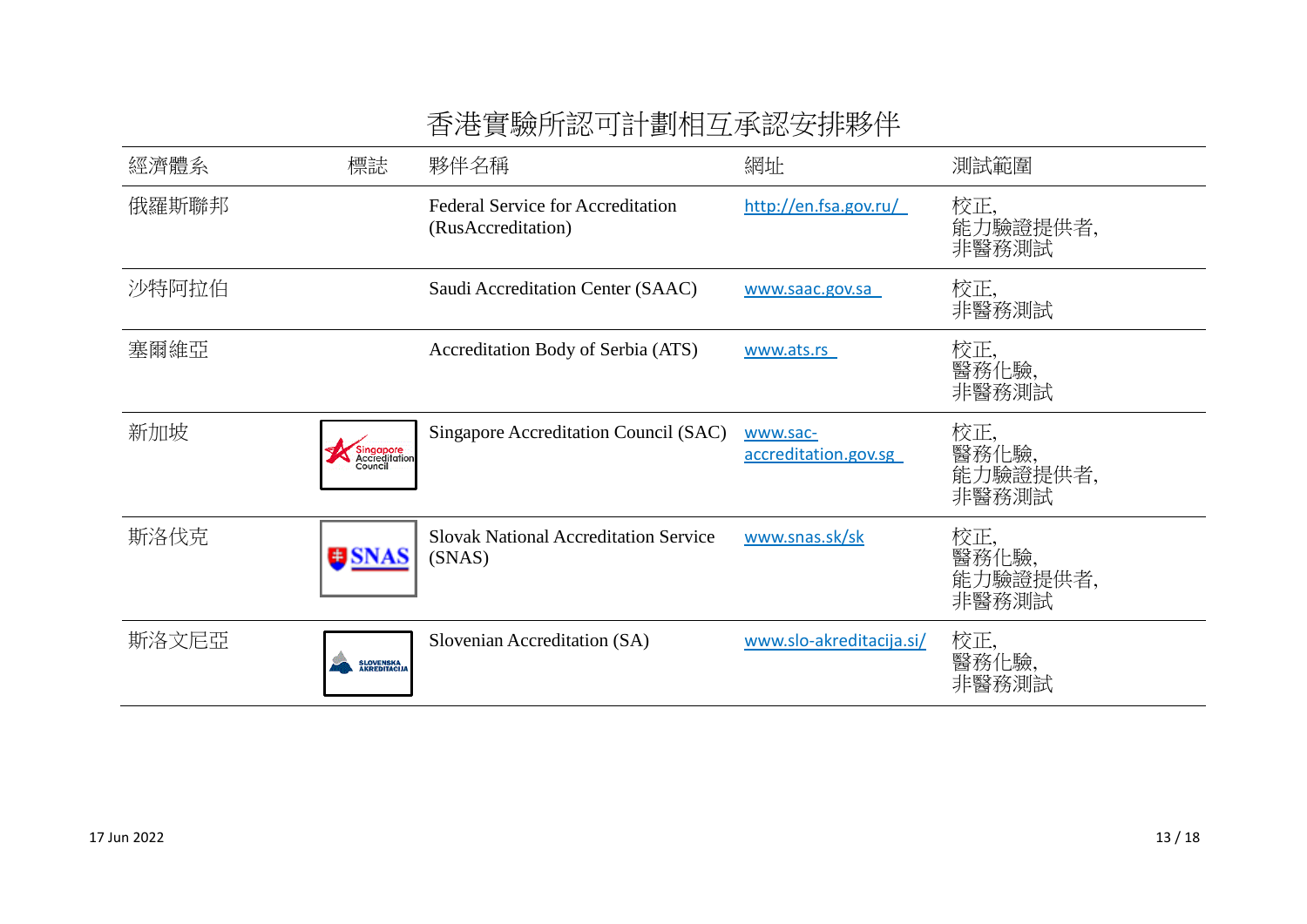| 經濟體系 | 標誌                 | 夥伴名稱                                                                  | 網址              | 測試範圍                                          |
|------|--------------------|-----------------------------------------------------------------------|-----------------|-----------------------------------------------|
| 南非   | <mark>sanas</mark> | South African National Accreditation<br>System (SANAS)                | www.sanas.co.za | 校正,<br>醫務化驗,<br>能力驗證提供者,<br>標準物質生產者,<br>非醫務測試 |
| 西班牙  | ENAC               | Entidad Nacional de Accreditacion<br>(ENAC)                           | www.enac.es     | 校正,<br>醫務化驗,<br>能力驗證提供者,<br>標準物質生產者,<br>非醫務測試 |
| 斯里蘭卡 | 51 AB              | Sri Lanka Accreditation Board for<br>Conformity Assessment (SLAB)     | www.slab.lk     | 校正,<br>醫務化驗,<br>非醫務測試                         |
| 瑞典   | <b>SWEDACW</b>     | Swedish Board for Accreditation and<br>Conformity Assessment (SWEDAC) | www.swedac.se   | 校正,<br>醫務化驗,<br>能力驗證提供者,<br>非醫務測試             |
| 瑞士   |                    | <b>Swiss Accreditation Services (SAS)</b>                             | www.sas.ch      | 校正,<br>醫務化驗,<br>非醫務測試                         |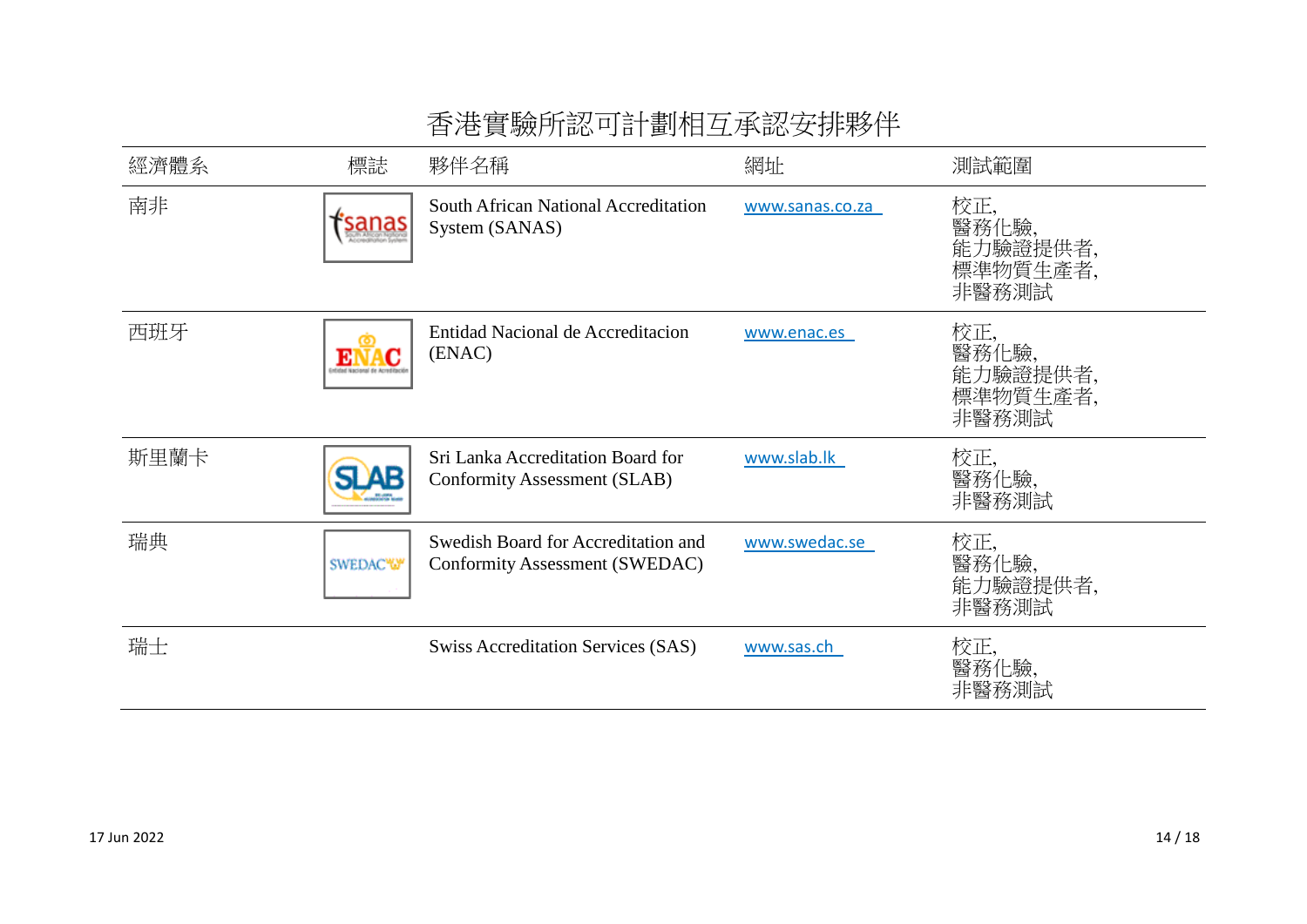| 經濟體系 | 標誌          | 夥伴名稱                                                                                                                                                        | 網址                               | 測試範圍                                          |
|------|-------------|-------------------------------------------------------------------------------------------------------------------------------------------------------------|----------------------------------|-----------------------------------------------|
| 中國台灣 | TAF         | Taiwan Accreditation Foundation (TAF)                                                                                                                       | www.taftw.org.tw/                | 校正,<br>醫務化驗,<br>能力驗證提供者,<br>標準物質生產者,<br>非醫務測試 |
| 泰國   |             | <b>National Standardization Council</b><br>(NSC)                                                                                                            | www.tisi.go.th/home/en           | 校正,<br>非醫務測試                                  |
| 泰國   |             | The Bureau of Laboratory<br>Accreditation, Department of Science<br>Service, Ministry of Higher Education,<br>Science, Research and Innovation<br>(BLA-DSS) | www.dss.go.th                    | 能力驗證提供者,<br>標準物質生產者,<br>非醫務測試                 |
| 泰國   |             | The Bureau of Laboratory Quality<br>Standards, Department of Medical<br>Sciences, Ministry of Public Health,<br>Thailand (BLQS-DMSc)                        | http://blqs.dmsc.moph.g<br>o.th/ | 醫務化驗,<br>標準物質生產者,<br>非醫務測試                    |
| 突尼斯  |             | <b>Tunisian Accreditation Council</b><br>(TUNAC)                                                                                                            | www.tunac.tn/                    | 校正,<br>非醫務測試                                  |
| 土耳其  | ◉<br>TÜRKAI | <b>Turkish Accreditation Agency</b><br>(TURKAK)                                                                                                             | www.turkak.org.tr                | 校正,<br>醫務化驗,<br>能力驗證提供者,<br>標準物質生產者,<br>非醫務測試 |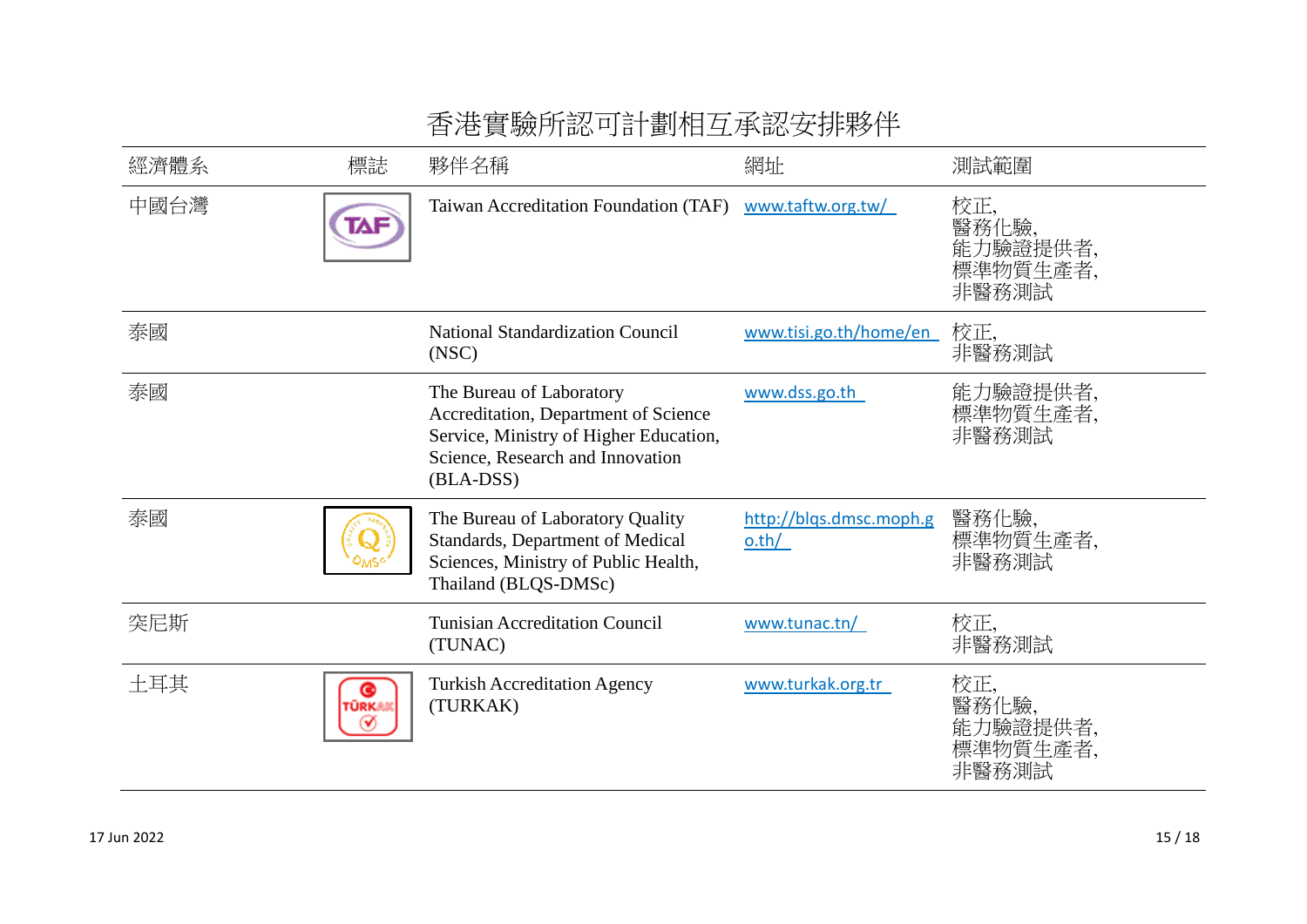| 經濟體系              | 標誌                                                             | 夥伴名稱                                                                  | 網址                             | 測試範圍                                          |
|-------------------|----------------------------------------------------------------|-----------------------------------------------------------------------|--------------------------------|-----------------------------------------------|
| 烏克蘭               | nationless Agency of Ukrain                                    | National Accreditation Agency of<br>Ukraine (NAAU)                    | www.naau.org.ua                | 校正,<br>醫務化驗,<br>非醫務測試                         |
| 阿拉伯聯合酋長國          |                                                                | <b>Emirates International Accreditation</b><br>Center (EIAC)          | www.eiac.gov.ae                | 校正,<br>醫務化驗,<br>非醫務測試                         |
| 阿拉伯聯合酋長國          |                                                                | <b>Emirates National Accreditation System</b><br>(ENAS)               | http://www.enas.gov.ae         | 校正,<br>非醫務測試                                  |
| 大不列顛及北愛爾<br>蘭聯合王國 | 由<br><b>UKAS</b><br>Inited Kingdon<br>Accreditation<br>Service | <b>United Kingdom Accreditation Service</b><br>(UKAS)                 | www.ukas.com                   | 校正,<br>醫務化驗,<br>能力驗證提供者,<br>標準物質生產者,<br>非醫務測試 |
| 美國                |                                                                | <b>AIHA Laboratory Accreditation</b><br>Programs, LLC (AIHA-LAP, LLC) | www.aihaaccreditedlabs.<br>org | 非醫務測試                                         |
| 美國                |                                                                | American Association for Laboratory<br>Accreditation (A2LA)           | www.a2la.org                   | 校正,<br>醫務化驗,<br>能力驗證提供者,<br>標準物質生產者,<br>非醫務測試 |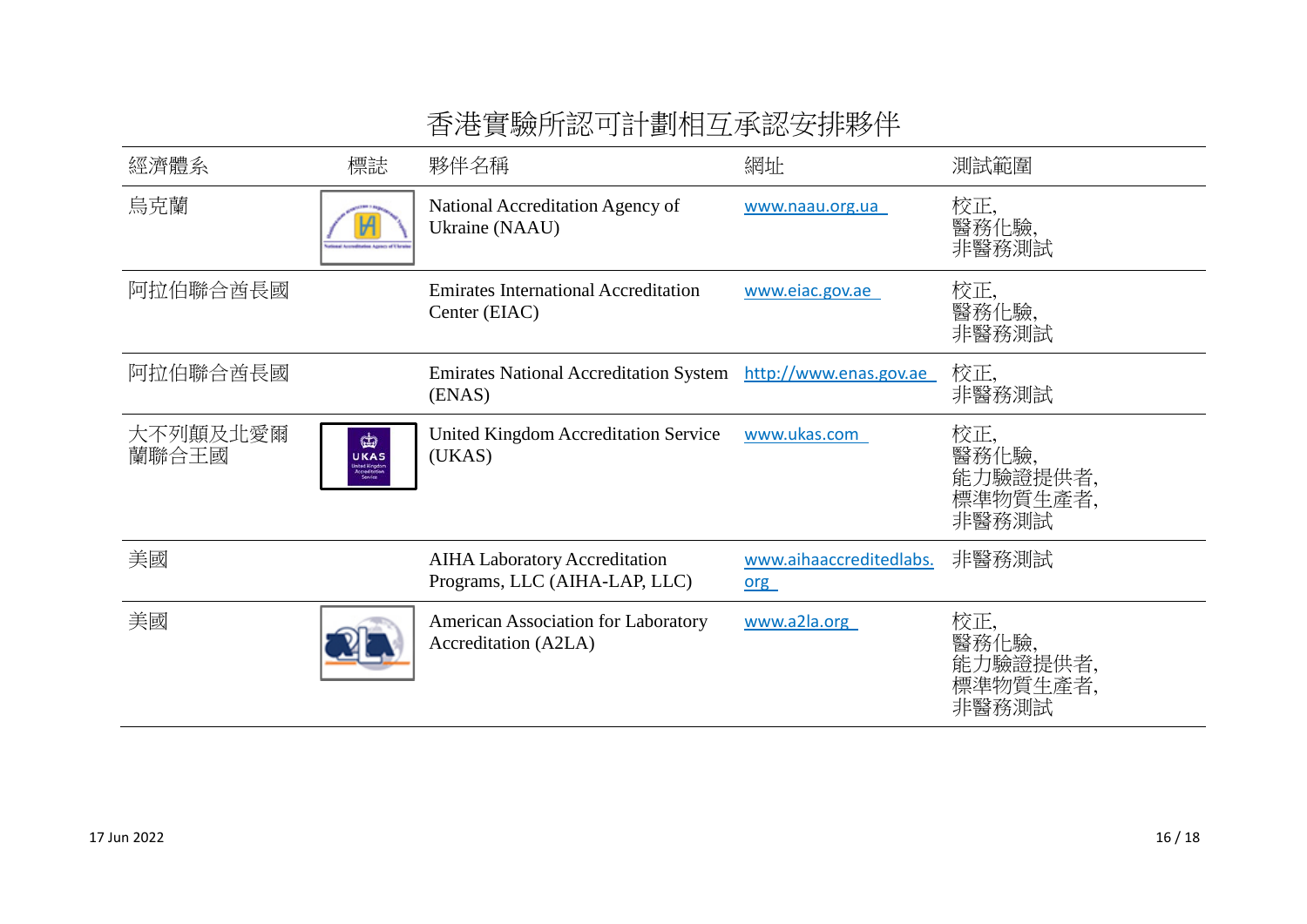|      |                          | 省/色員   阙川  祗 円司 刯 / 旧 生 / 小 祗 女 1 / 『 杉 / 十                                                  |                                             |                                               |  |
|------|--------------------------|----------------------------------------------------------------------------------------------|---------------------------------------------|-----------------------------------------------|--|
| 經濟體系 | 標誌                       | 夥伴名稱                                                                                         | 網址                                          | 測試範圍                                          |  |
| 美國   |                          | <b>ANSI National Accreditation Board</b><br>(ANAB)                                           | www.anab.org                                | 校正,<br>醫務化驗,<br>能力驗證提供者,<br>標準物質生產者,<br>非醫務測試 |  |
| 美國   | AS <b>INTERNATIONAL</b>  | International Accreditation Service Inc.<br>(IAS)                                            | www.iasonline.org                           | 校正,<br>非醫務測試                                  |  |
| 美國   | mvlaø                    | National Voluntary Laboratory<br><b>Accreditation Program (NVLAP)</b>                        | www.nist.gov/nvlap                          | 校正,<br>非醫務測試                                  |  |
| 美國   | <b>PJLA</b>              | Perry Johnson Laboratory<br>Accreditation, Inc. (PJLA)                                       | www.pjlabs.com                              | 校正,<br>醫務化驗,<br>能力驗證提供者,<br>標準物質生產者,<br>非醫務測試 |  |
| 烏拉圭  | ORGANISMO<br>URUGUAYO DE | Organismo Uruguayo de Acreditación<br>(OUA)                                                  | www.organismouruguayo<br>deacreditacion.org | 校正,<br>非醫務測試                                  |  |
| 越南   |                          | <b>Accreditation Office for Standards</b><br><b>Conformity Assessment Capacity</b><br>(AOSC) | aose.vn/                                    | 校正,<br>醫務化驗,<br>非醫務測試                         |  |